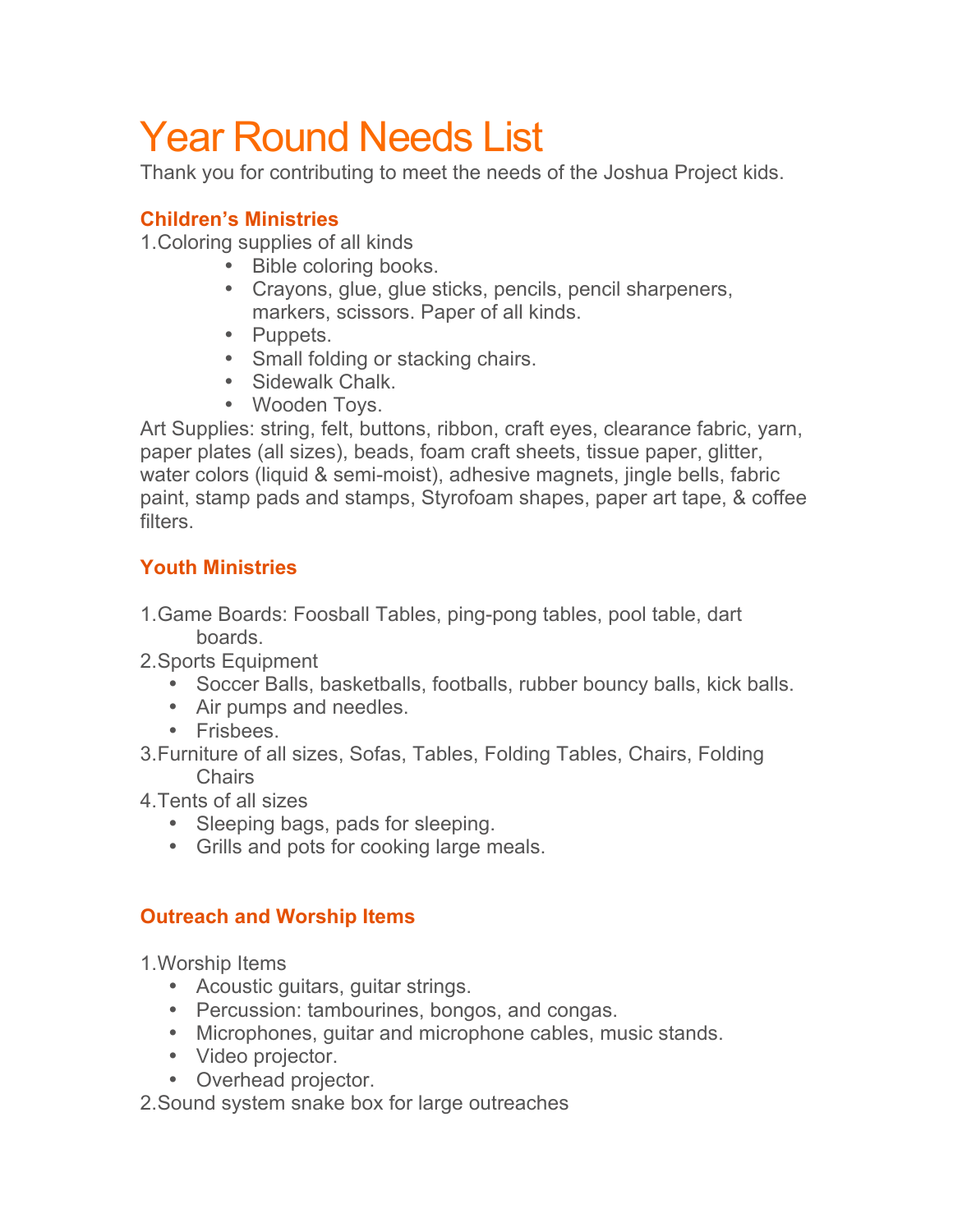### **Office Supplies**

- 1.Office supplies of all kinds
- A. Scissors (all sizes), Pencil sharpeners, markers, pens, pencils.
- B. All sorts of paper.
- C. Masking, scotch, and duct tape.
- D. Whiteboards and chalkboards, chalk, dry erase markers & erasers.
- E. Blank Cd's and Cd books.

2.Office Furniture

- A. Computer desks.
- B. Computers and miscellaneous computer equipment.
- C. Fax Machine.
- D. A Safe for securing valuable items.
- E. Shelving (all types).

#### **Humanitarian**

As we give away clothes, food, and other necessary living items we receive a tremendous blessing knowing these items help the kids we serve.

- 1.Bulk Food (non-perishable, non-expired, no meat products). With food, the expiration date must be marked no less than 6 months from the date the shipment is sent from its point of origin to Romania. Peanut butter is a great item to send.
- 2.Clothes: men's,women's,and children's clothing for all seasons. Jackets, pants, shirts, shorts. Clothes must be practical, cleaned, and boxed or bagged according to men's, women's, boys, or girls. SECOND HAND SHOES & UNDERGARMENTS ARE NOT ALLOWED INTO ROMANIA. But, NEW shoes and undergarments are good. Any clothes under 3T must be brand new. Disposable diapers are good.
- 3.Hygiene items: Toothpaste, toothbrushes, mouthwash, soap, deodorant, shampoos, lotions, combs, and hairbrushes.

#### **Construction & Business**

- 1.Construction items
	- Tools: Shovels(all kinds), Picks, Sledgehammers, Hoes, Painting Equipment, Poles for rolling paint, brushes, drop cloths, drywall tools, cement tools of all kinds.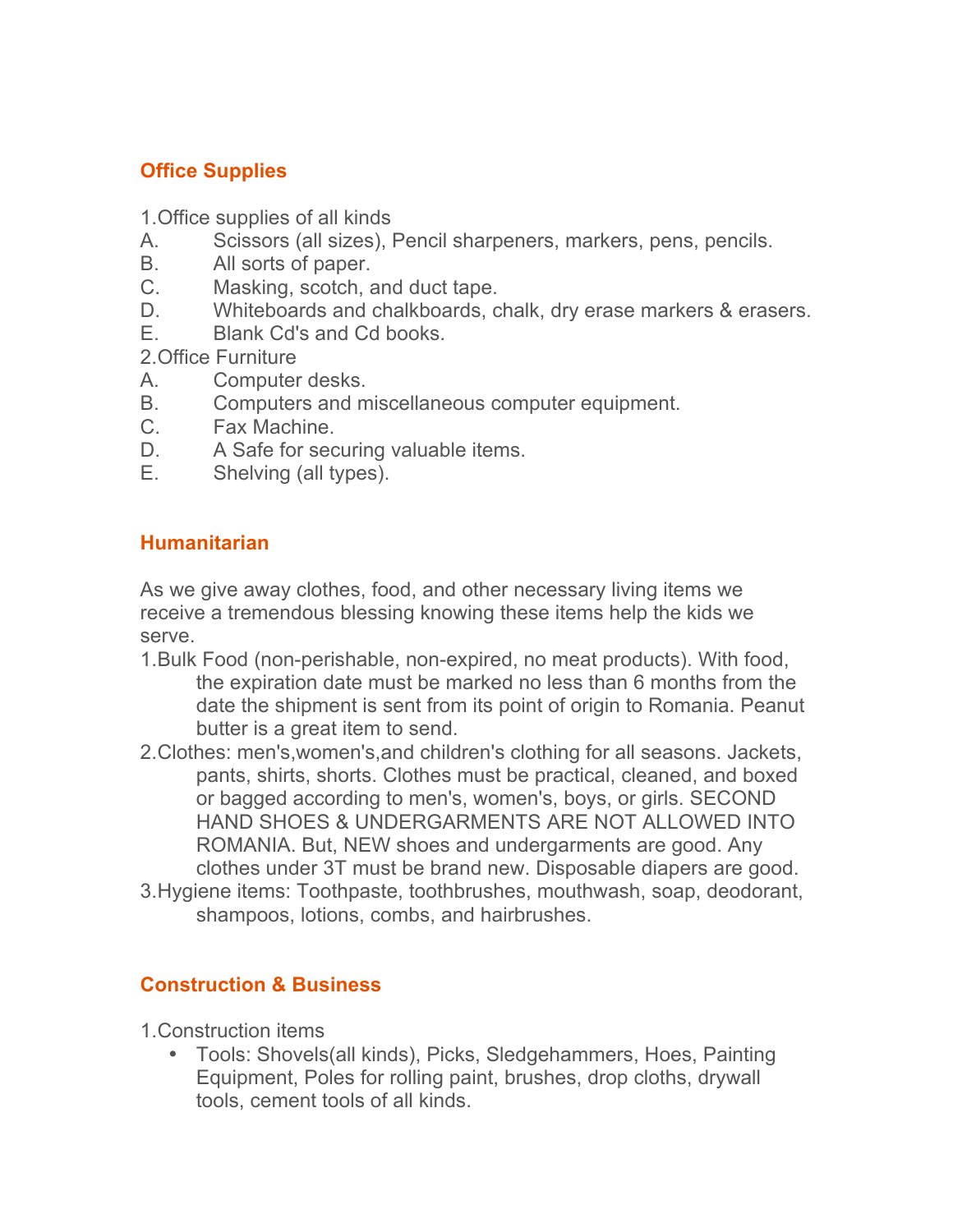- Blades (all types for): 7.25 circular Saw, Standard jigsaw, Power Miter saw, Sawzall.
- Bits for Masonry, Wood, & Metal
- Large Cement mixer
- Tools for gas pipe: Pipe threader, Pipe wrenches.
- Wet Dry Shop Vac
- Socket/Wrench Sets (Metric & Standard)
- Wood clamps (all sizes)
- Ladders (all sizes)
- Spotlights (night outreaches/work projects)
- Hoses for an air compressor
- Wood & Metal chisels
- Wrenches of all kinds (Allen, adjustable, etc)
- 2.Power tools
	- Large Hammer drill
	- Power hand saws
	- Large handheld grinder
	- Jackhammer for breaking cement

## **Household**

1.Furniture/Household utensils

- Sofas
- Tables
- Folding tables
- Chairs
- Coffee tables
- Dressers
- Rugs
- Beds
- Mattresses
- Nightstands
- Bookshelves
- Any furniture for a home
- Large plastic storage containers
- Brooms & dustpans

2.\*\*\* Any utensils/tools to maintain a home 3.Kitchen

- Plates
- Cups
- Mugs
- Bowls